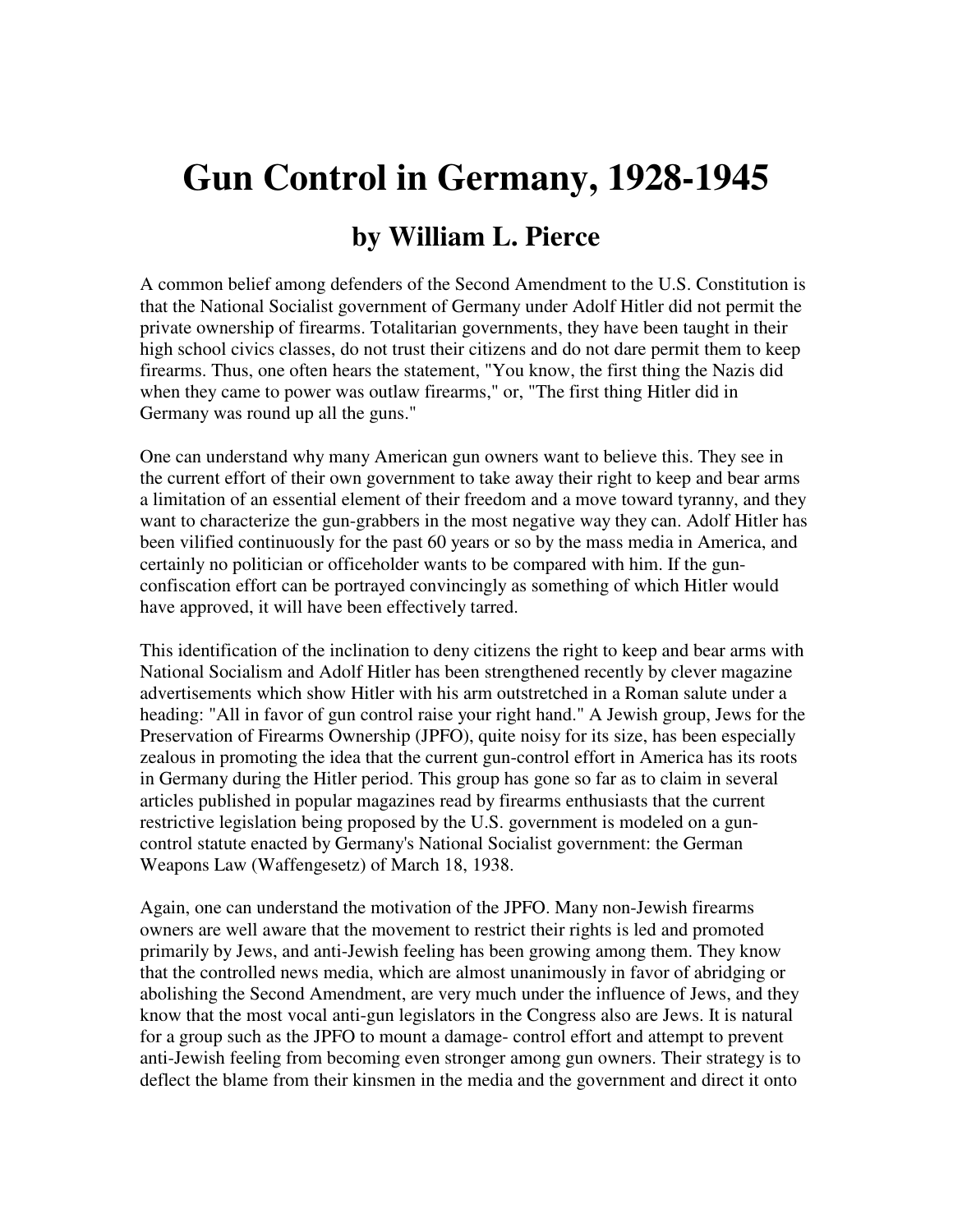their most hated enemies, the National Socialists -- or at least to create enough smoke to obscure the facts and keep the gun-owning public confused.

Unfortunately for those who would like to link Hitler and the National Socialists with gun control, the entire premise for such an effort is false. German firearms legislation under Hitler, far from banning private ownership, actually facilitated the keeping and bearing of arms by German citizens by eliminating or ameliorating restrictive laws which had been enacted by the government preceding his: a left-center government which had contained a number of Jews.

It is not just that the National Socialist firearms legislation was the opposite of what it has been claimed to have been by persons who want to tar modern gun-grabbers with the "Nazi" brush: the whole spirit of Hitler's government was starkly different from its portrayal by America's mass media. The facts, in brief, are these:

- The National Socialist government of Germany, unlike the government in Washington today, did not fear its citizens. Adolf Hitler was the most popular leader Germany has ever had. Unlike American presidents, he did not have to wear body armor and have shields of bulletproof glass in front of him whenever he spoke in public. At public celebrations he rode standing in an open car as it moved slowly through cheering crowds. Communists made several attempts to assassinate him, and his government stamped down hard on communism, virtually wiping it out in Germany. Between upright, law-abiding German citizens and Adolf Hitler, however, there was a real love affair, with mutual trust and respect.
- The spirit of National Socialism was one of manliness, and individual self-defense and self- reliance were central to the National Socialist view of the way a citizen should behave. The notion of banning firearms ownership was utterly alien to National Socialism. In the German universities, where National Socialism gained its earliest footholds and which later became its strongest bastions, dueling was an accepted practice. Although the liberal-Jewish governments in Germany after the First World War attempted to ban dueling, it persisted illegally until it was again legalized by the National Socialists. Fencing, target shooting, and other martial arts were immensely popular in Germany, and the National Socialists encouraged young Germans to become proficient in these activities, believing that they were important for the development of a man's character.
- Gun registration and licensing (for long guns as well as for handguns) were legislated by an anti-National Socialist government in Germany in 1928, five years before the National Socialists gained power. Hitler became Chancellor on January 30, 1933. Five years later his government got around to rewriting the gun law enacted a decade earlier by his predecessors, substantially amel ior a ting it in the process (for example, long guns were exempted from the requirement for a purchase permit; the legal age for gun ownership was lowered from 20 to 18 years; the period of validity of a permit to carry weapons was extended from one to three years; and provisions restricting the amount of ammunition or the number of firearms an individual could own were dropped). Hitler's government may be criticized for leaving certain restrictions and licensing requirements in the law, but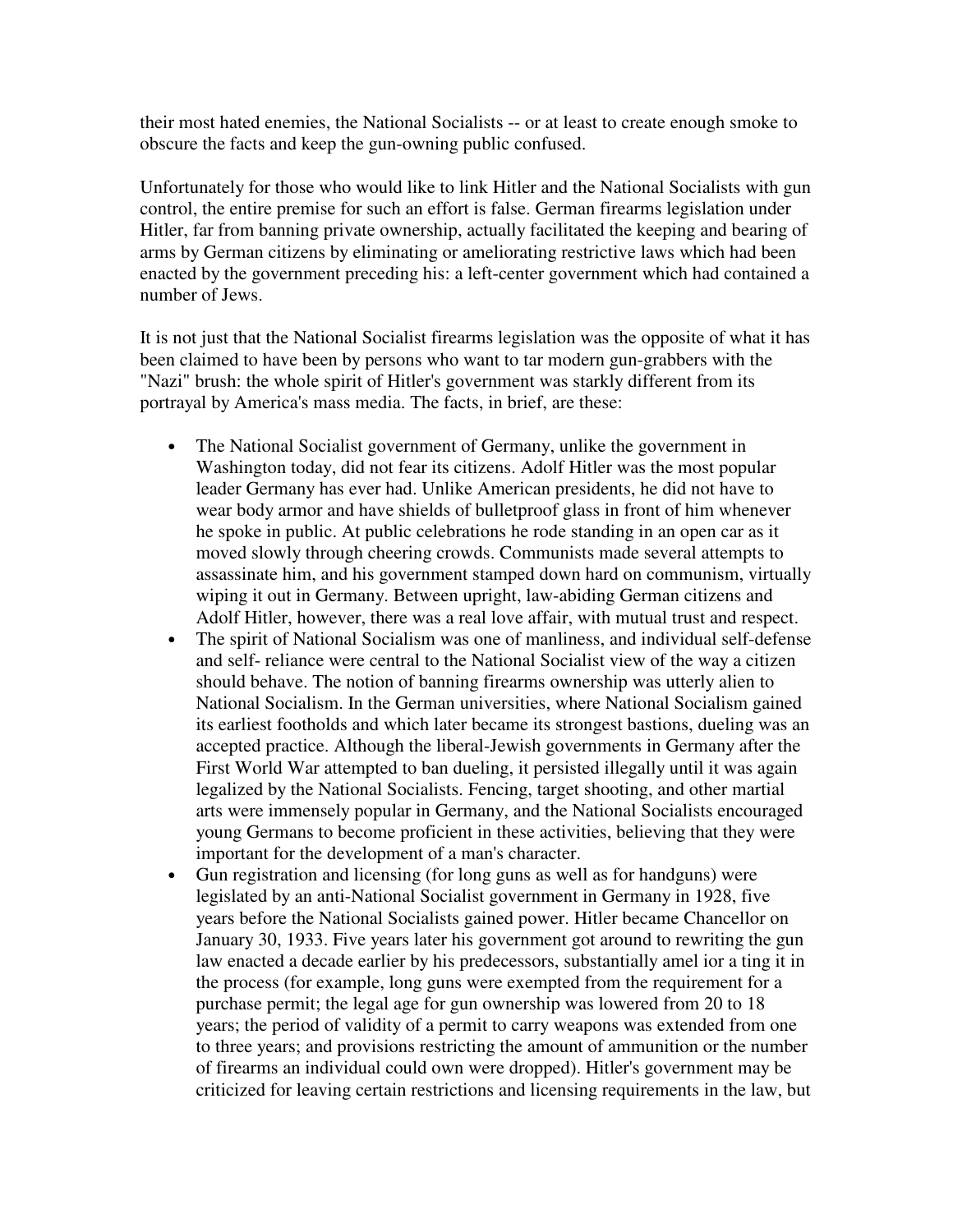the National Socialists had no intention of preventing law-abiding Germans from keeping or bearing arms. Again, the firearms law enacted by Hitler's government enhanced the rights of Germans to keep and bear arms; no new restrictions were added, and many pre-existing restrictions were relaxed or eliminated.

- At the end of the Second World War, American GIs in the occupying force were astounded to discover how many German civilians owned private firearms. Tens of thousands of pistols looted from German homes by GIs were brought back to the United States after the war. In 1945 General Eisenhower ordered all privately owned firearms in the American occupation zone of Germany confiscated, and Germans were required to hand in their shotguns and rifles as well as any handguns which had not already been stolen. In the Soviet occupation zone German civilians were summarily shot if they were found in possession of even a single cartridge.
- Jews, it should be noted, were not Germans, even if they had been born in Germany. The National Socialists defined citizenship in ethnic terms, and under Hitler Jews were not accorded full rights of citizenship. National Socialist legislation progressively excluded Jews from key professions: teaching, the media, the practice of law, etc. The aim was not only to free German life from an oppressive and degenerative Jewish influence, but to persuade Jews to emigrate. The German Weapons Law of March 18, 1938, specifically excluded Jews from manufacturing or dealing in firearms or munitions, but it did not exclude them from owning or bearing personal firearms. The exclusion of Jews from the firearms business rankled them as much as any other exclusion, and in their typically ethnocentric fashion they have misrepresented the law involved as an anti-gun law in an effort to cast their enemies in a bad light.

It should be noted in passing that the restrictions placed on Jews by the National Socialists had the intended effect: between 1933 and 1939 two-thirds of the Jews residing in Germany emigrated, reducing the Jewish population of the country from 600,000 when Hitler became Chancellor in 1933 to 200,000 at the outbreak of the Second World War in 1939. Jews in the United States, looking at this period from their own narrowly focused viewpoint, have described these peacetime years of the National Socialist government as a time of darkness, terror, and regression, whereas for the German people it was a time of hope, joy, and spiritual and material renewal.

Much the same type of distortion is seen in the portrayal of the United States in the early 1950s: the so-called "McCarthy Era." Senator Joseph McCarthy (Republican, Wisconsin) used his position as chairman of the Senate's Government Operations Committee to expose the widespread communist infiltration of the U.S. government and other U.S. institutions which had taken place during the Second World War. A substantial majority of the communists who were dragged reluctantly out into the light of day by his efforts were Jews. As a result, the controlled media always have portrayed the period as one of terror and repression, when everyone was frightened of Senator McCarthy's "witch-hunt." Of course, it was nothing of the sort to non-Jewish Americans, who were not intimidated in the least. History viewed through a Jewish lens -- i.e., through media controlled by Jews -- always is distorted in a way corresponding to Jewish interests and concerns.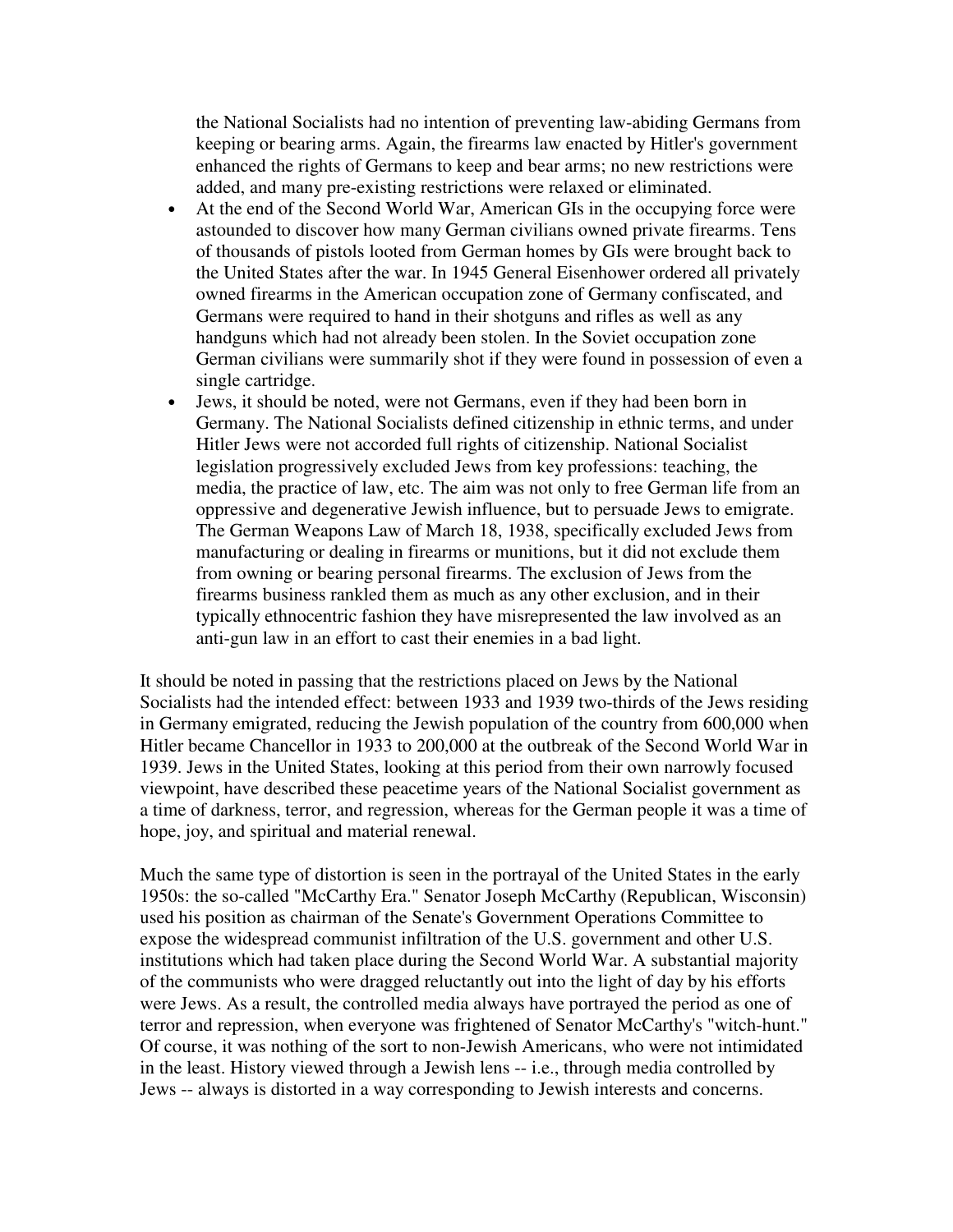Both the German Weapons Law of March 18, 1938, enacted by the National Socialists, and the Law on Firearms and Ammunition of April 12, 1928, which was enacted by an anti-National Socialist government, are given below in full, first in facsimile and then in English translation. A little background information first, however, may help the reader to understand their significance.

After Germany's defeat in the First World War (a defeat in which Germany's Jews played no small part, demoralizing the home front with demonstrations and other subversive activity much as they did in America during the Vietnam war), the Kaiser abdicated, and liberals and leftists seized control of the government in 1918. Hitler, recovering in a military hospital from a British poison-gas attack which had blinded him temporarily, made the decision to go into politics and fight against the traitors he felt were responsible for Germany's distress.

The tendency of Germany's new rulers after the First World War was much the same as it is for the liberals in America today: they promoted cosmopolitanism, internationalism, and egalitarianism. By 1923 economic conditions in Germany had become catastrophic, and there was much public unrest. The communists had made major inroads into the labor movement and were a growing threat to the country.

Hitler had indeed gone into politics, and his National Socialists battled the communists in the streets of Germany's cities and gradually came to be seen by many patriotic Germans in the working class and the middle class as the only force which could save Germany from a communist takeover and total ruin. Hitler's National Socialists continued to win recruits and gain strength during the 1920s. The communists, with aid from the Soviet Union, also continued to grow. The political situation became increasingly unstable as the government lost popular support.

The government's response was to substantially tighten up restrictions on the rights of German citizens to keep and bear arms. The Law on Firearms and Ammunition of April 12, 1928, was the most substantial effort in this regard. This law was enacted by a leftcenter government hostile to the National Socialists (the government was headed by Chancellor Wilhelm Marx and consisted of a coalition of Socialists, including many Jews, and Catholic Centrists).

Five years later, in 1933, the National Socialists were in power, Hitler headed the government, and the communist threat was crushed decisively. The National Socialists began undoing the social and economic damage done by their predecessors. Germany was restored to full employment, degeneracy and corruption were rooted out, Jews and their collaborators were removed from one facet of national life after another, and the German people entered a new era of national freedom, health, and prosperity.

Finally, in 1938, the National Socialist government got around to enacting a new firearms law to replace the one enacted by their opponents ten years earlier. The highlights of the 1938 law, especially as it applied to ordinary citizens rather than manufacturers or dealers, follow: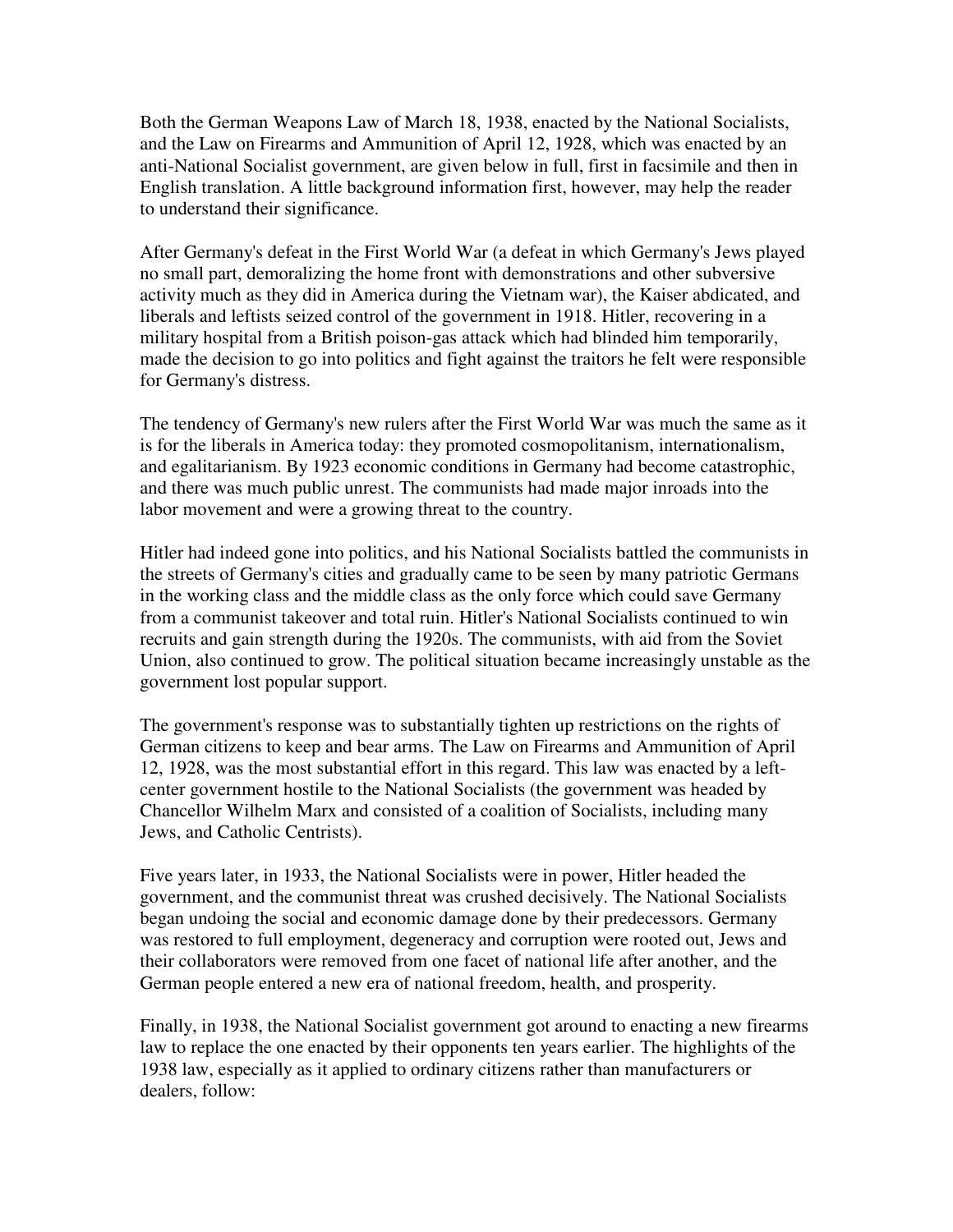- Handguns may be purchased only on submission of a Weapons Acquisition Permit (Waffenerwerbschein), which must be used within one year from the date of issue. Muzzle- loading handguns are exempted from the permit requirement. [The 1928 law had required a permit for the purchase of long guns as well, but the National Socialists dropped this requirement.]
- Holders of a permit to carry weapons (Waffenschein) or of a hunting license do not need a Weapons Acquisition Permit in order to acquire a handgun.
- A hunting license authorizes its bearer to carry hunting weapons and handguns.
- Firearms and ammunition, as well as swords and knives, may not be sold to minors under the age of 18 years. [The age limit had been 20 years in the 1928 law.]
- Whoever carries a firearm outside of his dwelling, his place of employment, his place of business, or his fenced property must have on his person a Weapons Permit (Waffenschein). A permit is not required, however, for carrying a firearm for use at a police-approved shooting range.
- A permit to acquire a handgun or to carry firearms may only be issued to persons whose trustworthiness is not in question and who can show a need for a permit. In particular, a permit may not be issued to:
	- 1. persons under the age of 18 years;
	- 2. legally incompetent or mentally retarded persons;
	- 3. Gypsies or vagabonds;
	- 4. persons under mandatory police supervision [i.e., on parole] or otherwise temporarily without civil rights;

5. persons convicted of treason or high treason or known to be engaged in activities hostile to the state;

6. persons who for assault, trespass, a breach of the peace, resistance to authority, a criminal offense or misdemeanor, or a hunting or fishing violation were legally sentenced to a term of imprisonment of more than two weeks, if three years have not passed since the term of imprisonment.

• The manufacture, sale, carrying, possession, and import of the following are prohibited:

> 1. "trick" firearms, designed so as to conceal their function (e.g., cane guns and belt-buckle pistols);

> 2. any firearm equipped with a silencer and any rifle equipped with a spotlight;

3. cartridges with .22 caliber, hollow-point bullets.

That is the essence. Numerous other provisions of the law relate to firearms manufacturers, importers, and dealers; to acquisition and carrying of firearms by police, military, and other official personnel; to the maximum fees which can be charged for permits (3 Reichsmark); to tourists bringing firearms into Germany; and to the fines and other penalties to be levied for violations.